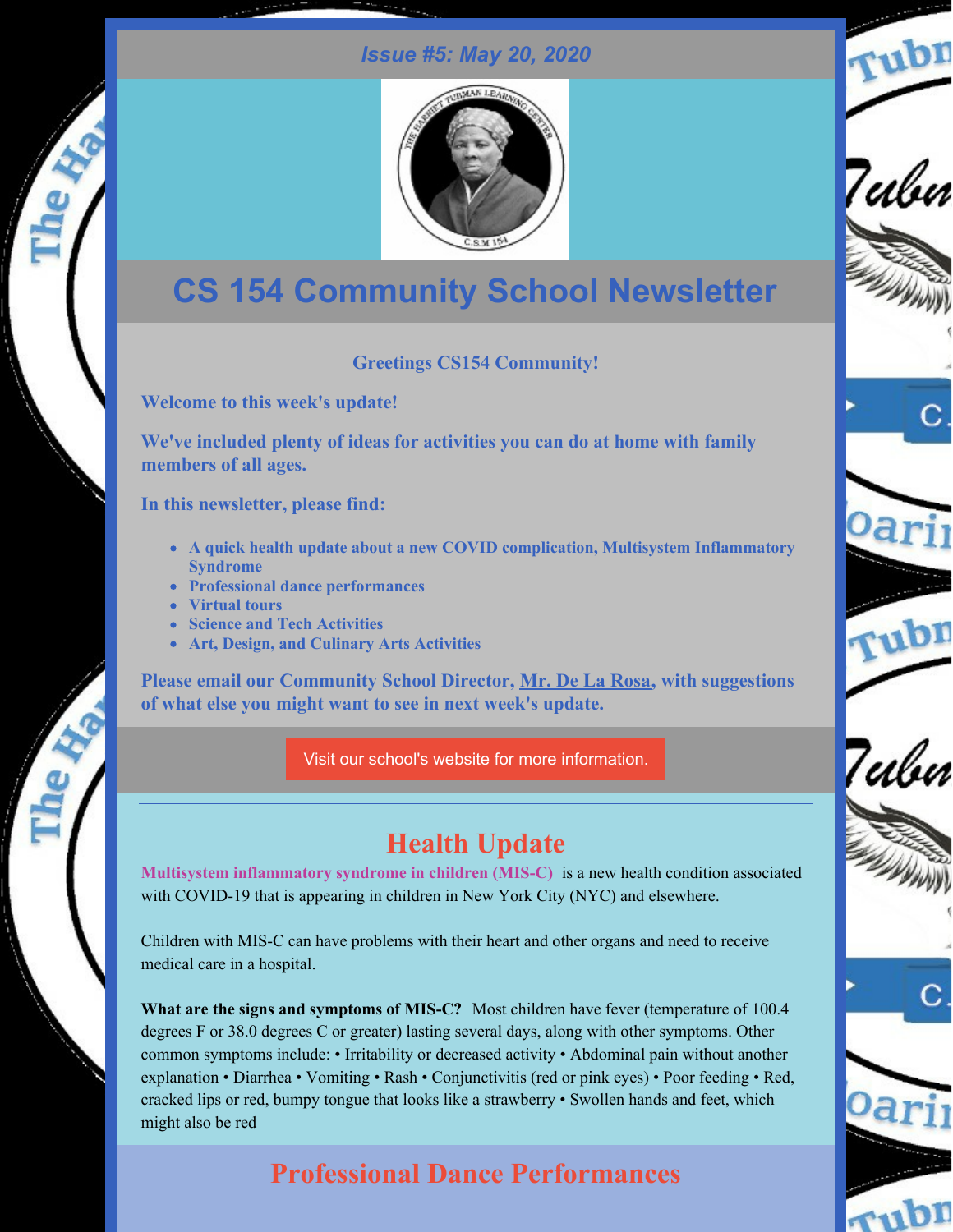

NYC Ballet is offering a free digital spring season on their You Tube channel. New ballets are posted on Tuesdays and Fridays.

Tuesday, May 19 Diamonds from *Jewels*

Friday, May 22 *Liturgy* and Carousel (A Dance)

> Tuesday, May 26 Donizetti Variations

NYC Ballet [YouTube](https://www.youtube.com/user/newyorkcityballet) Page



Alvin Ailey has released a number of dance performances on their website. Here's a schedule of what's coming up:

May 21–28: *City of [Rain](https://www.alvinailey.org/performances/repertory/city-rain)*

May 28–June 4: *The [Hunt](https://www.alvinailey.org/performances/repertory/hunt)*

June 4–11: [Chroma](https://www.alvinailey.org/performances/repertory/chroma), [Grace](https://www.alvinailey.org/performances/repertory/grace), [Takademe](https://www.alvinailey.org/performances/repertory/takademe), and [Revelations](https://www.alvinailey.org/performances/repertory/revelations)

June 11–18: The Ailey Spirit [Virtual](https://www.alvinailey.org/support/ailey-spirit-gala) Gala

Alvin Ailey All [Access](https://www.alvinailey.org/performances-tickets/ailey-all-access)

### **Virtual Tours**

Try this tour of the **[American](https://artsandculture.withgoogle.com/en-us/national-parks-service/welcome) National Parks** 

Visit the Smithsonian's National [Museum](https://naturalhistory.si.edu/visit/virtual-tour) of Natural History

Take a tour of the **Bureau of Printing and [Engraving](https://www.youtube.com/watch?v=-IBHbe-t-X4)** to learn how the US government prints money

## **Science and Tech**



Into "Making"? Here's a [maker-space](https://makezine.com/2020/04/24/make-projects-is-finally-here-for-you-to-collaborate-and-share-your-passion/) community with tons of videos, images, and projects to get inspired.

Make your own [telescope](https://kids.nationalgeographic.com/explore/nature/make-a-telescope/) using home materials. Great for younger siblings too.

Hour of Code has a tutorial on how to



Dark Sky [International](https://scistarter.org/darksky) has a number of projects that focus on collecting and measuring light pollution and how it affects what stars and planets we can see at night.